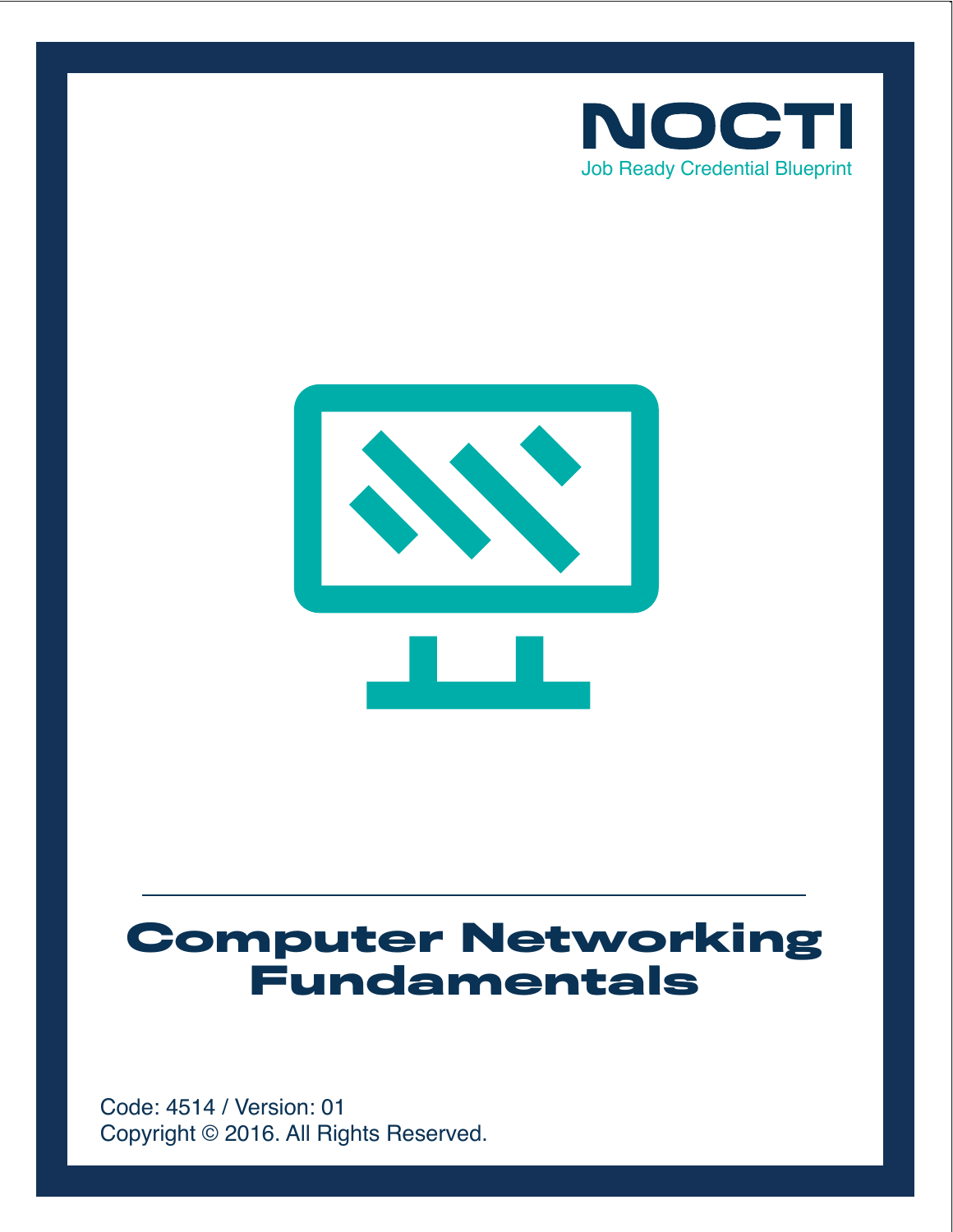$\sim$  formation

# **General Assessment Information**

| <b>Blueprint Contents</b>                 |                                   |
|-------------------------------------------|-----------------------------------|
| <b>General Assessment Information</b>     | Sample Written Items              |
| <b>Written Assessment Information</b>     | <b>Performance Assessment Int</b> |
| Specific Competencies Covered in the Test | Sample Performance Job            |

**Test Type:** The Computer Networking Fundamentals industry-based credential is included in NOCTI's Job Ready assessment battery. Job Ready assessments measure technical skills at the occupational level and include items which gauge factual and theoretical knowledge. Job Ready assessments typically offer both a written and performance component and can be used at the secondary and post-secondary levels. Job Ready assessments can be delivered in an online or paper/pencil format.

**Revision Team:** The assessment content is based on input from secondary, post-secondary, and business/industry representatives from the states of Georgia, New York, Oklahoma, and Pennsylvania.



11.0901- Computer Systems Networking and Telecommunications



Career Cluster 11- Information Technology



15-1151.00- Computer User Support Specialists



The Association for Career and Technical Education (ACTE), the leading professional organization for career and technical educators, commends all students who participate in career and technical education programs and choose to validate their educational attainment through rigorous technical assessments. In taking this assessment you demonstrate to your school, your parents and guardians, your future employers and yourself that you understand the concepts and knowledge needed to succeed in the workplace. Good Luck!

NATIONAL COLLEGE CREDIT RECOMMENDATION SERVICE University of the State of New York - Regents Research Fund

In the lower division baccalaureate/associate degree category, 3 semester hours in Computer Networking Fundamentals, Computer Science, or Computer Information Systems.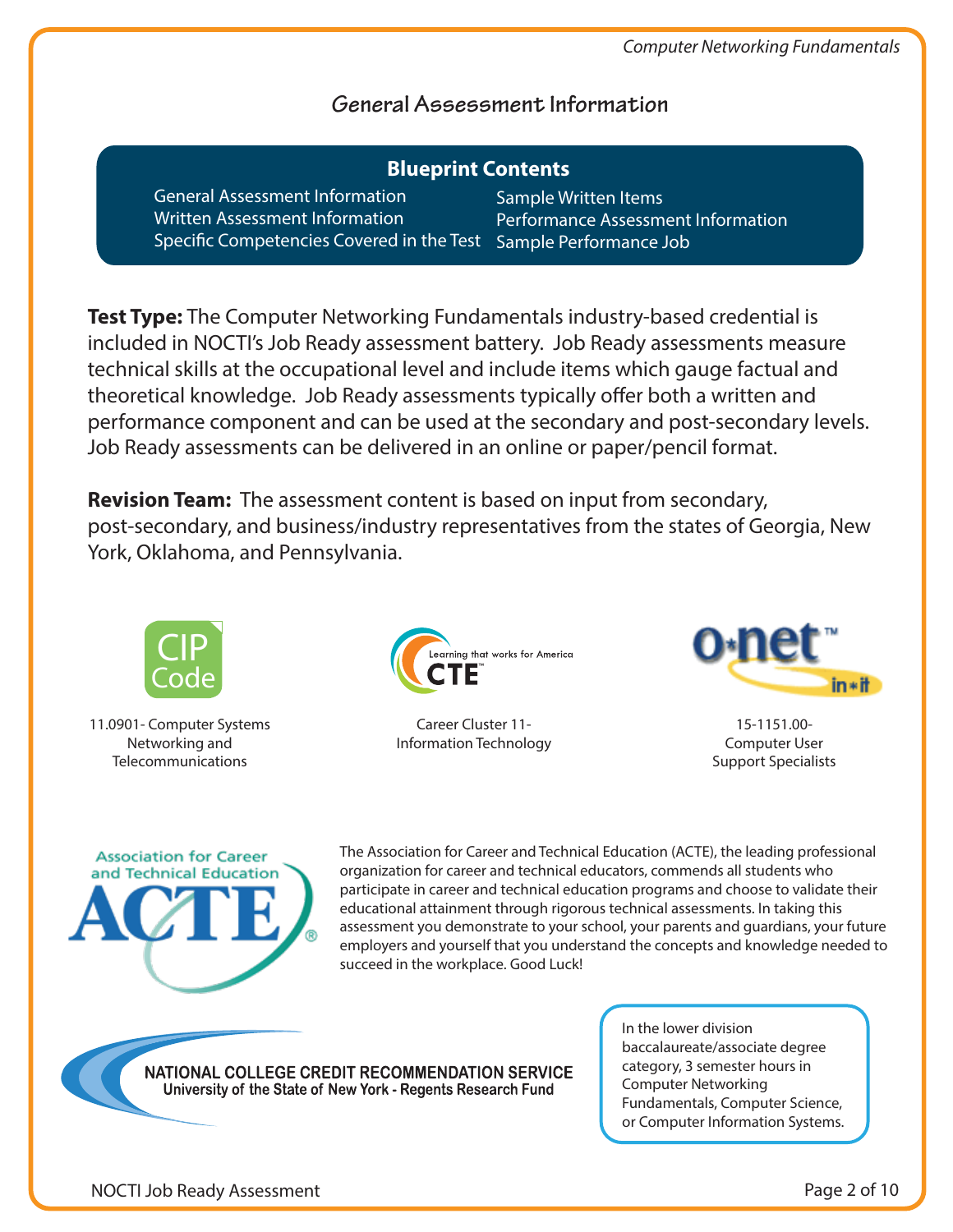# **Written Assessment**

NOCTI written assessments consist of questions to measure an individual's factual theoretical knowledge.

**Administration Time:** 3 hours **Number of Questions:** 194 **Number of Sessions:** This assessment may be administered in one, two, or three sessions.

**Areas Covered**

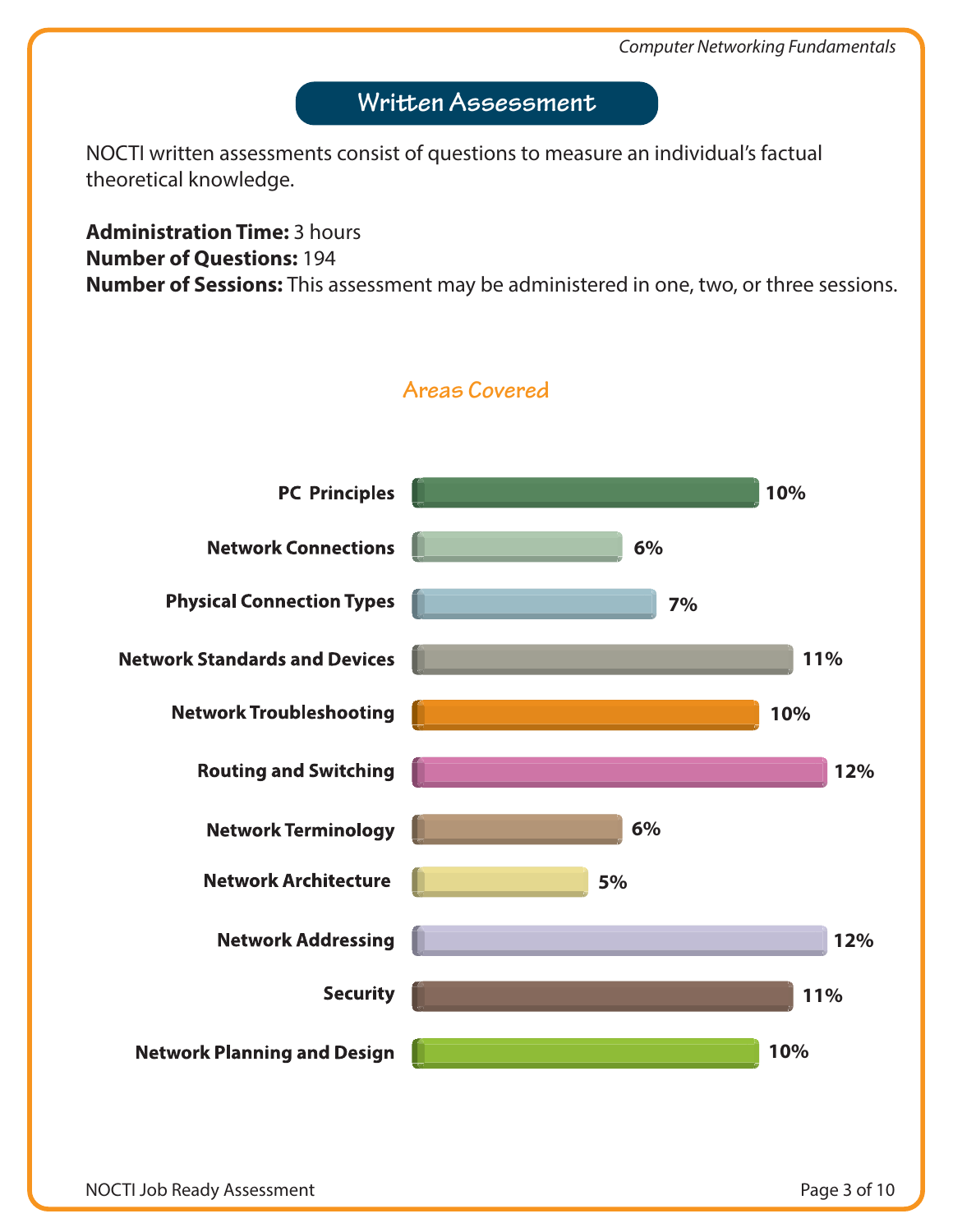# **Specific Standards and Competencies Included in this Assessment**

#### **PC Principles**

- Identify physical and equipment safety and maintenance principles and practices
- Demonstrate understanding of storage methods (e.g., external, network attached, cloud)
- Exhibit understanding of memory
- Demonstrate uses of eSATA, Bluetooth®, and USB
- Identify different types and standards of processors
- Develop an understanding of various client operating systems

#### **Network Connections**

- Demonstrate understanding of Network Interface Cards (NICs)
- Identify different physical and logical characteristics of network connections
- Demonstrate use of remote access (e.g., Windows® terminal services, terminal emulation software, VPN, telephone connections, SSH)
- Exhibit understanding of wired and wireless communications and standards

#### **Physical Connection Types**

- Identify cable components and uses, including twisted pair and fiber
- Demonstrate understanding of signal characteristics and transmission among various media types

#### **Network Standards and Devices**

- Demonstrate understanding of OSI model layers
- Demonstrate familiarity with TCP/IP model
- Identify IEEE, EIA/TIA standards and common Port numbers
- Distinguish various types and uses of wired network devices
- Distinguish various types and uses of wireless network devices

**(Continued on the following page)**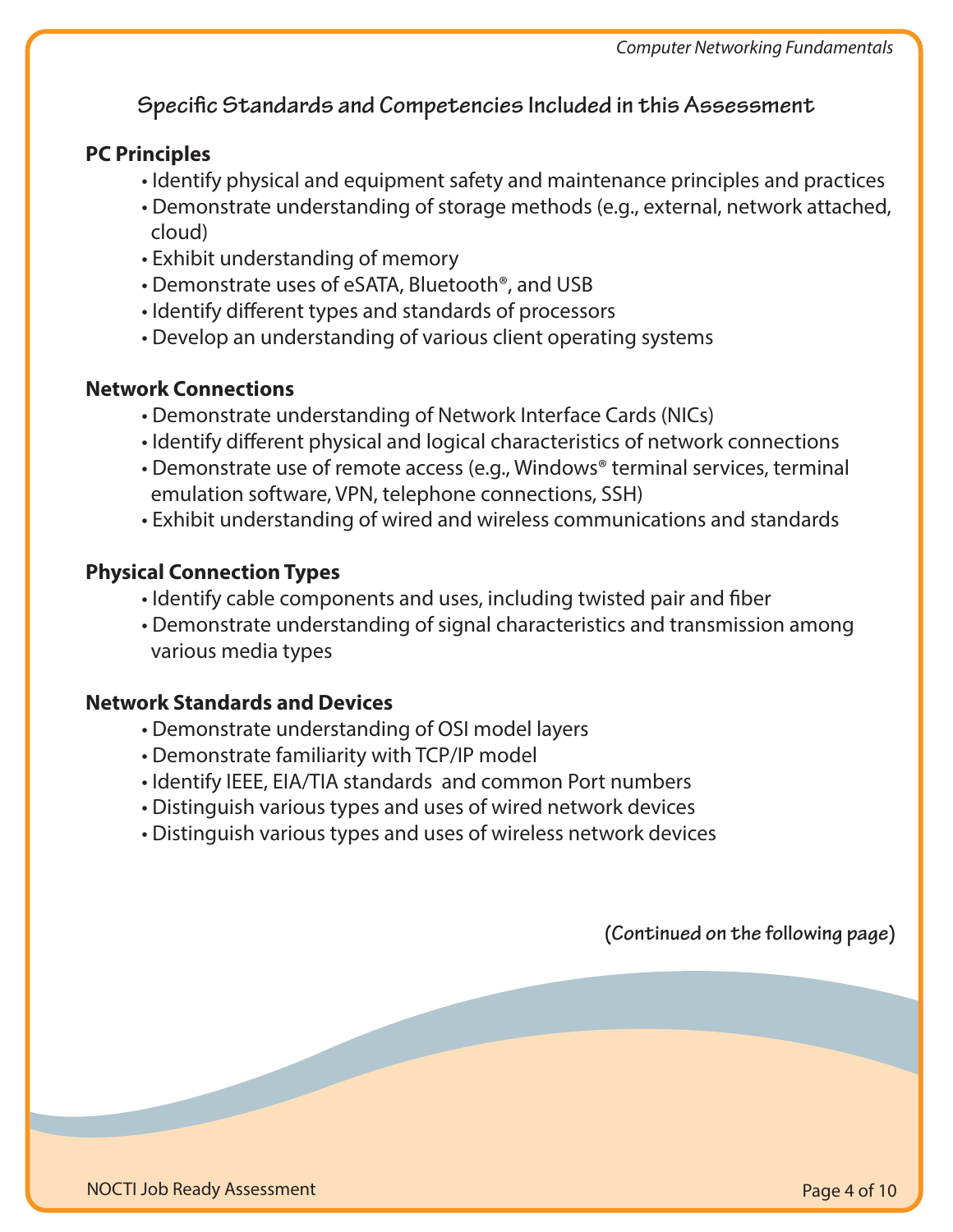# **Specific Standards and Competencies (continued)**

#### **Network Troubleshooting**

- Utilize ping, ipconfig, tracert, and netstat commands
- Maintain and troubleshoot cabling
- Perform local and remote loopback
- Identify various troubleshooting methodologies (e.g., top-down, bottom-up, divide and conquer)
- Utilize, perform, and analyze a packet capture

#### **Routing and Switching**

- Explain the difference between static, dynamic, default, and gateway routes
- Demonstrate an understanding of WAN connection types
- Recognize and implement basic router operations and configurations
- Demonstrate understanding of switch operations and configurations (e.g., VLAN, interVLAN)
- Compare and contrast routed vs. routing protocols
- Differentiate between a collision domain and a broadcast domain

#### **Network Terminology**

- Demonstrate familiarity with various protocols and architecture terminology
- Demonstrate familiarity with DHCP and DNS
- Identify various network operating systems (e.g., Windows®, Linux®)
- Identify various network types

#### **Network Architecture**

- Exhibit understanding of physical and logical networking topologies (e.g., access, core, distribution)
- Exhibit understanding of various LAN, MAN, PAN, WLAN, and WAN topologies

**(Continued on the following page)**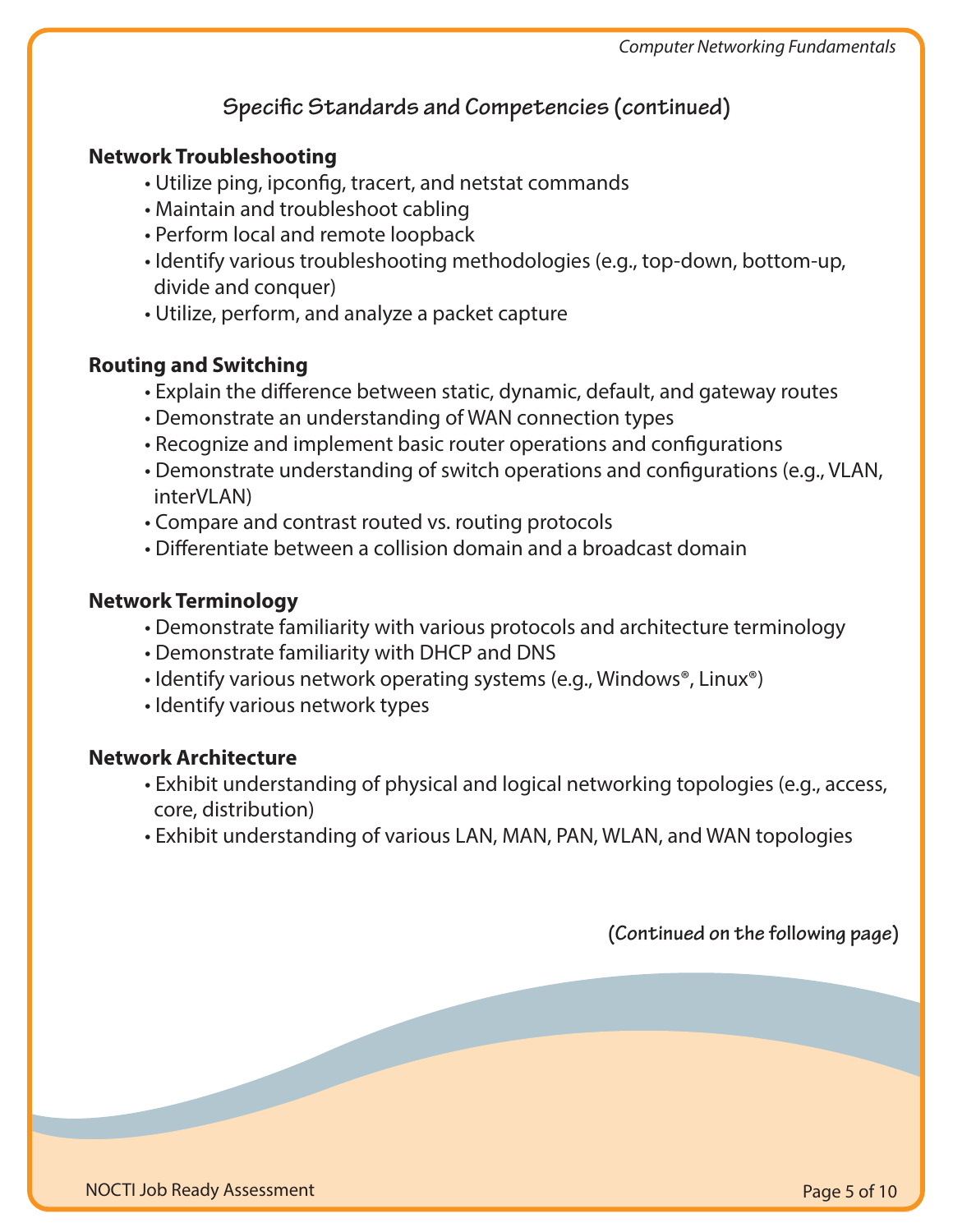# **Specific Standards and Competencies (continued)**

#### **Network Addressing**

- Exhibit knowledge of IP network addressing (e.g., IPv4, IPv6)
- Differentiate between classful and classless IP addressing
- Demonstrate understanding of Media Access Control (MAC) addressing
- Convert binary, hexadecimal, and decimal numbering systems
- Create subnets from a network address

## **Security**

- Identify and troubleshoot basic organizational and acceptable use policies
- Implement and maintain device security procedures
- Explain the defense in-depth approach to security (e.g., DMZ, Bastion Host)
- Identify and troubleshoot network security attacks and breaches
- Identify and troubleshoot viruses, worms, and other forms of malware
- Install and maintain appropriate firewalls, including NAT
- Explain general cryptography concepts

# **Network Planning and Design**

- Exhibit understanding of analysis and planning concepts
- Compare and contrast principles of logical and physical design
- Identify various forms of power protection, backups, and UPS
- Explain the appropriate use and benefits of thin clients
- Install, maintain, and troubleshoot physical and wireless networks according to design specifications
- Describe various access methods (e.g., ISP, DSL, broadband/cable, satellite, wireless, mobile)
- Explain the principles of virtualization

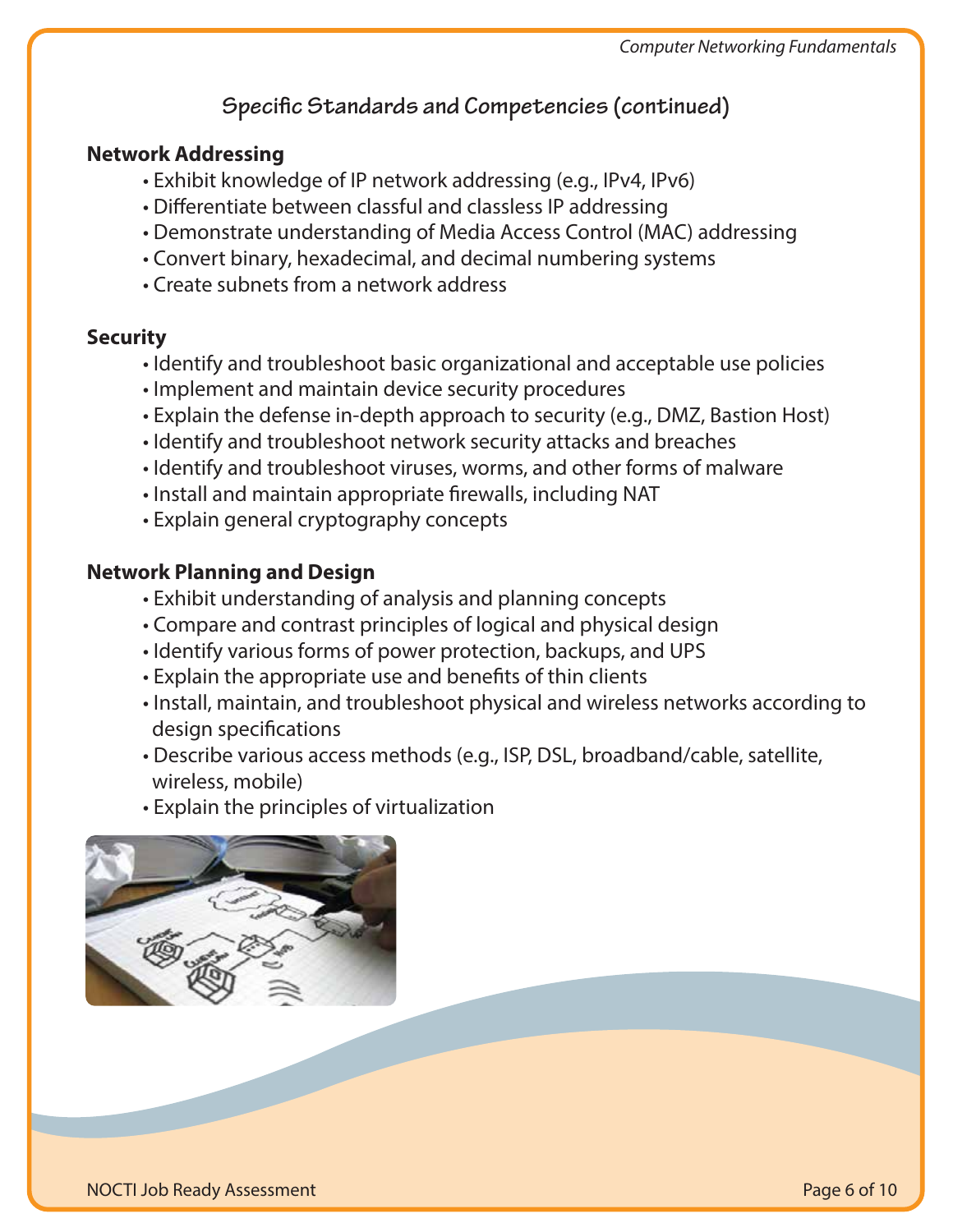## **Sample Questions**

# **Use \_\_\_\_\_ to achieve transfer rates much higher than those of USB 2.0 FireWire® 400.**

- A. ATA
- B. SATA 150
- C. eSATA
- D. Flash

#### **Ethernet uses \_\_\_\_\_ to ensure packet delivery.**

- A. token passing
- B. multicasting
- C. collision detection
- D. broadcasting

#### Performing a loopback test on a router will check the **wave filted**

- A. LAN routing tables
- B. total number of packets lost
- C. WAN interface operability
- D. IP address of the LAN interface

#### **The purpose of the Domain Name Service (DNS) is to**

- A. supply valid IP addresses as requested by network hosts
- B. centrally manage the mapping of host names to IP addresses
- C. authenticate IP addresses before passing data packets to other network devices
- D. facilitate dynamic addressing

#### **The NIC is installed on**

 A. the system board B. a port in the modem C. the CPU D. a CD-ROM drive

**(Continued on the following page)**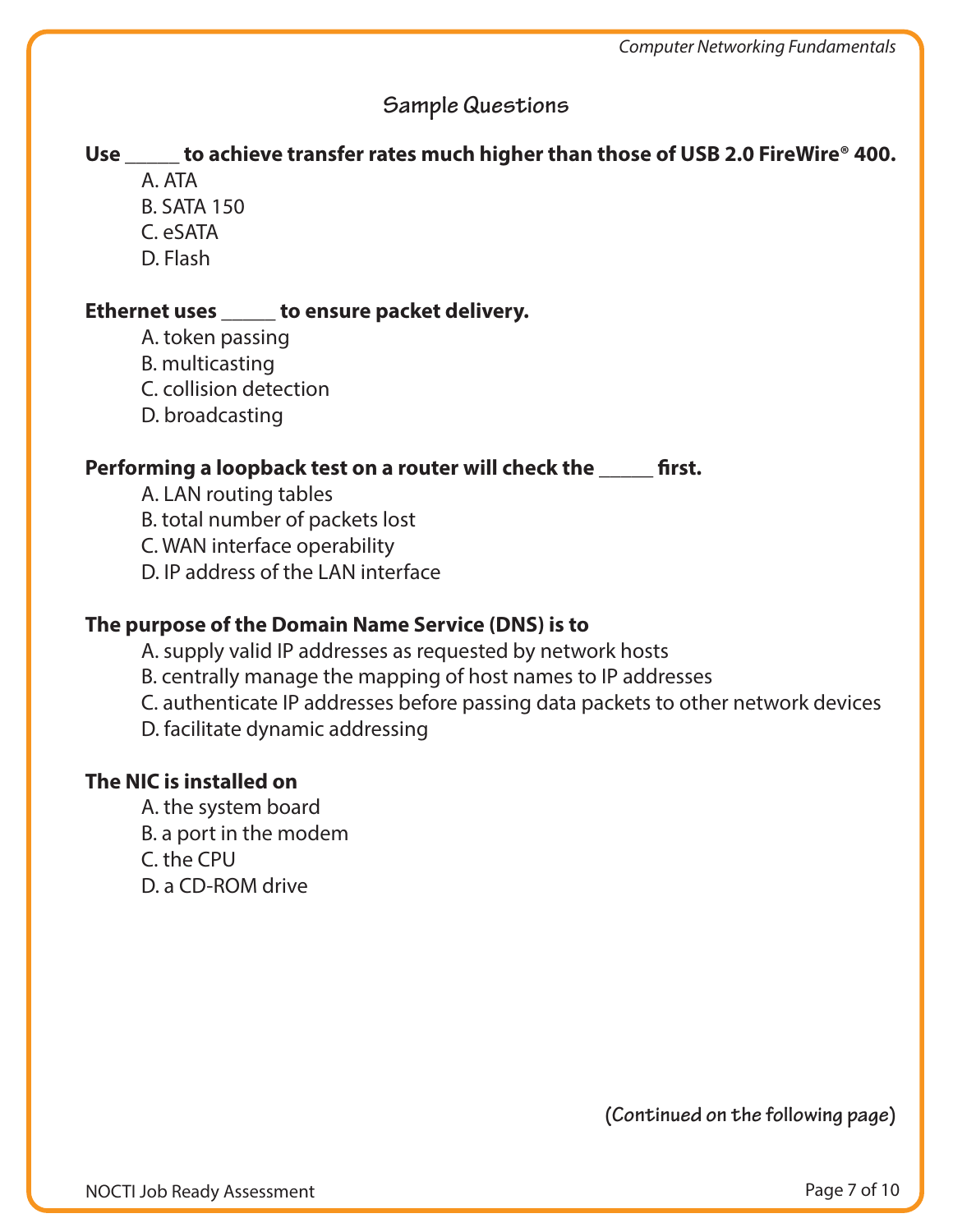# **Sample Questions (continued)**

## **User IDs, passwords, and access rights are all considered part of**

- A. physical security
- B. personal information
- C. login requirements
- D. logical security

#### **The data-link layer uses \_\_\_\_\_ to organize, or group, bits of data.**

- A. frames
- B. packets
- C. headers
- D. trailers

#### **A common interior routing protocol is**

- A. BGP
- B. UDP
- C. RIP
- D. VPN

#### **Which best describes a hybrid topology?**

- A. star
- B. bus
- C. extended star
- D. star-wired ring

## **The purpose of a surge protector is to protect computer equipment from**

- A. sags
- B. blackouts
- C. brownouts
- D. spikes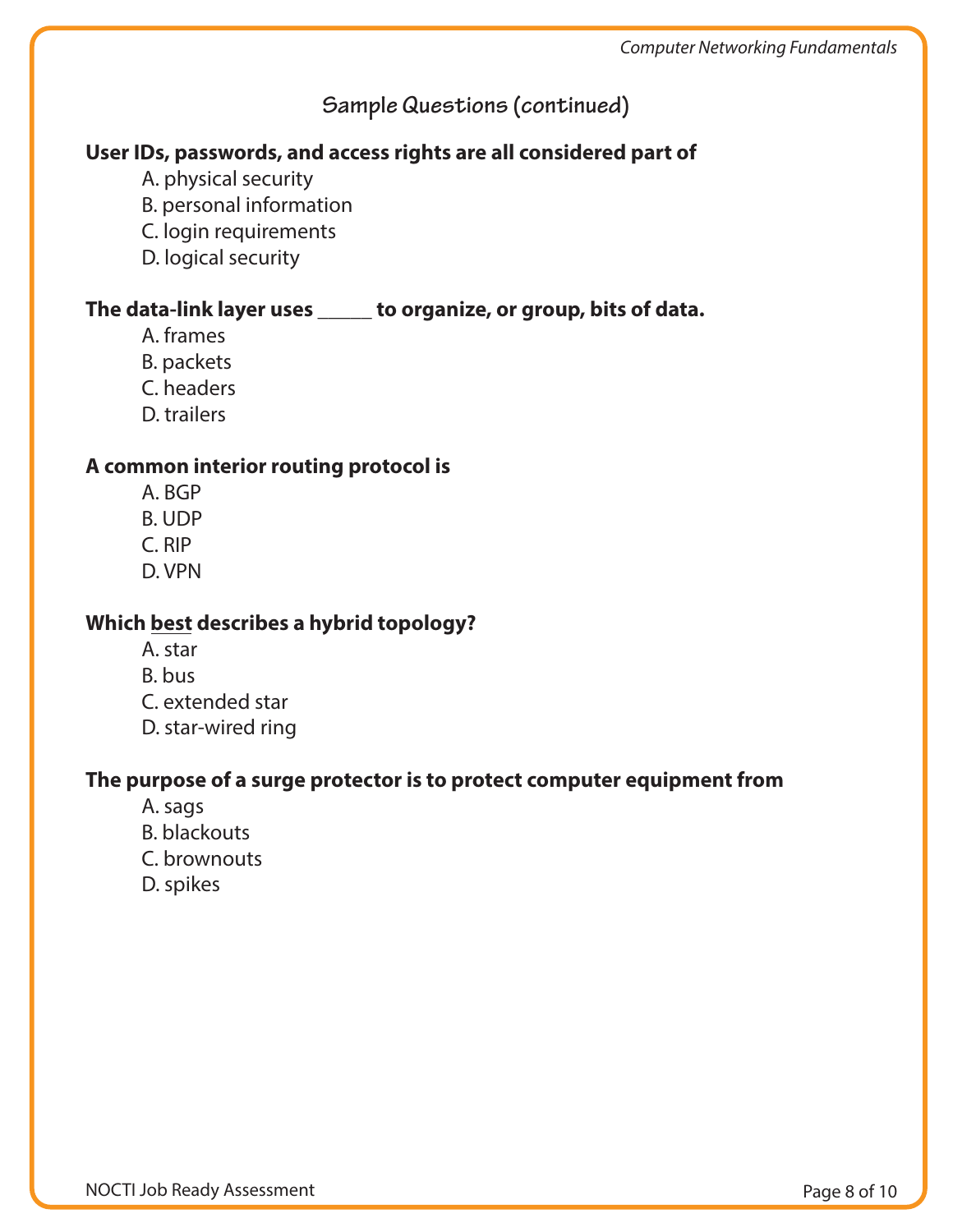**61%**

**39%**

# **Performance Assessment**

NOCTI performance assessments allow individuals to demonstrate their acquired skills by completing actual jobs using the tools, materials, machines, and equipment related to the technical area.

**Administration Time:** 2 hours **Number of Jobs:** 2

## **Areas Covered:**

## **39% Select and Connect Equipment to Set Up a Simple LAN with Two Workstations**

Participant will select appropriate equipment, assign a private Class C address and subnet, record the results, verify IP connectivity, verify that the network was created, and leave the IP connectivity results on screen for evaluator review.

## **61% Set Up a Workgroup, Create Users, Create Shares and Install a Printer**

Participant will name the workstations, make each workstation a member of workgroup named NOCTI, create users, create folders/directories, create a share, grant control permission to folders/directories, attempt to access folders/directories, install printer, assign printer rights, and verify correct set-up/functionality.